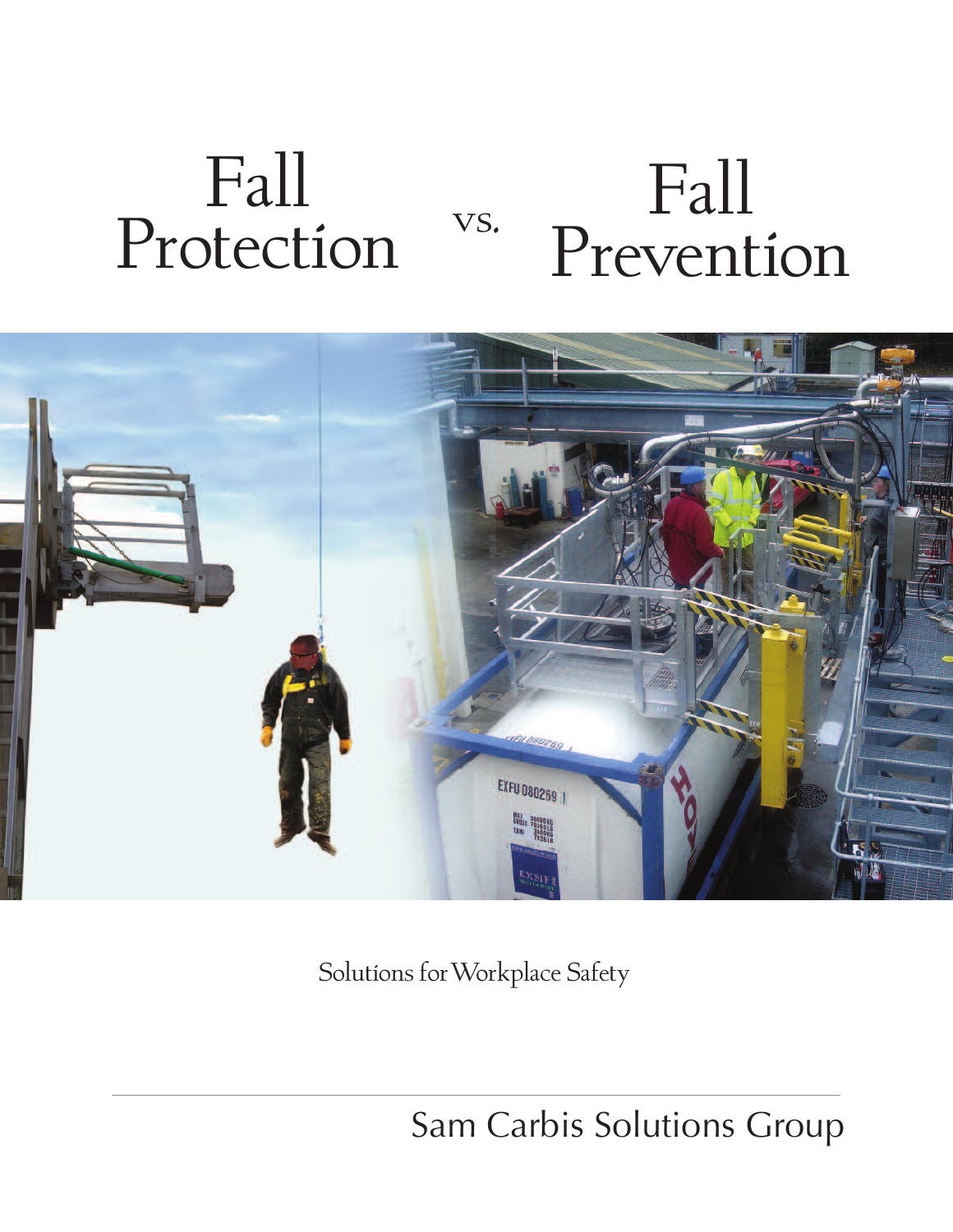Risks are inherent in the activities we perform every day whether driving, flying, walking, or working. Every job has its risks although some outweigh others.

"People exaggerate spectacular, but rare risks and downplay common risks. They worry more about earthquakes than they do about slipping on the bathroom floor, even though the latter kills far more people than the former." – Bruce Schneier *Beyond Fear*

#### **Fall Protection Laws and Standards**

When working with both feet on the ground it is still possible to obtain injuries by slipping, tripping and falling; anything above ground level is going to bring intrinsic risks. Per OSHA regulations, "Fall protection must be provided at four feet in general industry, five feet in maritime and six feet in construction." <sup>1</sup>

Because this distance does not seem very high workers often do not realize the true danger of fall hazards. It's easy to picture the dangers of falling when you are working several stories off the ground but maybe not so much when the height is not as tall as you are. A fall from this height can still result in serious injury; therefore well planned and executed safety measures should be taken no matter what the height.

Employers have a lawful duty to keep their workers safe in every workplace. There are rules for all types of businesses. Here the discussion analyzes fall protection and fall prevention types – what excels in certain scenarios as well as the disadvantages of some fall protection.

## **Legal Regulations – OSHA**

In 1971, The Occupational Safety and Health Administration (OSHA) was established due to public outcry against rising injury and death rates on the job. The agency focuses its resources on reducing injuries, illnesses, and deaths in the workplace. For the past forty years OSHA and its state partners have seen a positive

effect on workplace safety. "It's estimated that in 1970 approximately 14,000 workers were killed on the job. By 2009 that number fell to around 4,340. Also during that time United States employment almost doubled to include over 130 million workers at more than 7.2 million worksites."<sup>2</sup>

## **Consensus Standards – ANSI**

Founded in 1918, the American National Standards Institute (ANSI) is a private non-profit organization that oversees the development of voluntary consensus standards for products, services, processes, systems and personnel in the United States. OSHA regulations are the law but ANSI publishes consensus standards to provide a more current and thorough view of how to plan, implement and manage a fall protection program. OSHA and ANSI both work to reduce the threat of fall fatalities. <sup>3</sup>

# **The Importance of a True Fall Protection Program**

Once you grasp the magnitude of fall hazards and the risks associated with them, an initial budget can be created. Next comes a phased implementation plan based on priorities and budget. Without a true fall protection program, you'll be spending on solutions that do little to reduce overall risk. Not evaluating all pieces of the program together can become costly, ineffective and inefficient. <sup>3</sup>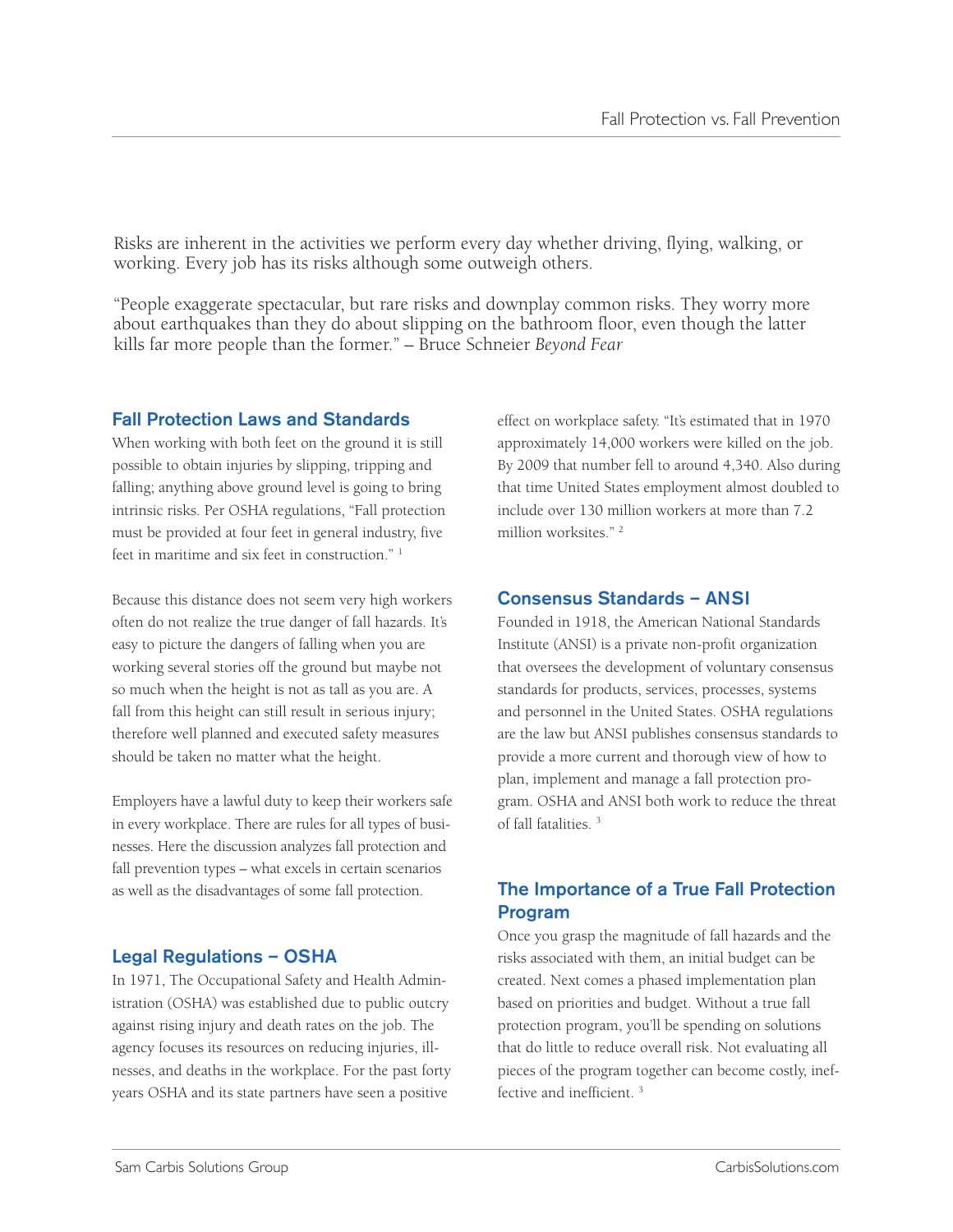# **The Big Three**

The three types of fall protection are:

- **■** Fall Prevention
- **■** Work Positioning
- **■** Fall Arrest

Each type has an intended use; however, the best for any job with height would be fall prevention since the worker is "prevented" from falling.

## **Fall Prevention**

Fall prevention is the ideal solution when it comes to workplace safety. Anytime a hazard can be engineered out to completely remove the risk of falling, it becomes the ideal approach and should be taken if possible. One type of fall prevention is a guardrail system. This can be added to platforms, gangways, stairs and more. Guardrails have a top rail and a midrail installed halfway between the top edge of the guardrail and the walking or working level. Guardrails must also be able to withstand impact in any direction. "Guardrail systems shall be capable of withstanding, without failure, a force of at least 200 pounds." <sup>4</sup>

In order to reduce slipping there should also be a non-slip surface for walking which is often accomplished with an open patterned, grating type, walking surface which provides traction and allows water and debris to drain through. Non-slip coatings are used in industrial and marine applications on flat horizontal stair treads and other walk surfaces to provide greater traction for users. <sup>5</sup>

A guardrail system is certainly the most preferred solution for fall prevention since the worker can move about freely while performing his/her job and won't require additional safety equipment such as a body harness, lifeline, or anchorage.



Another form of fall prevention is the tether system, a rope fastened on one end to a harness and the other to an anchorage. A caveat for using the tether system is that the anchorage has to be able to support 3000 pounds and the tether must be short enough as to not allow the employee to reach the edge of an unguarded elevated surface; therefore preventing the fall. <sup>6</sup>

## **Work Positioning**

A work positioning system secures a worker to a location keeping him/her from falling. The system consists of two items – a harness and a lanyard. The body harness has a D ring on each side of the waist. The lanyard attaches to one D ring then around a stationary item and back to the D ring on the other side. The lanyard must be long enough to allow the worker sufficient movement for the job without leaving slack in the system. <sup>6</sup>

# **Fall Arrest**

A typical fall arrest system is made up of three items: a body harness, a lanyard that will limit the fall to six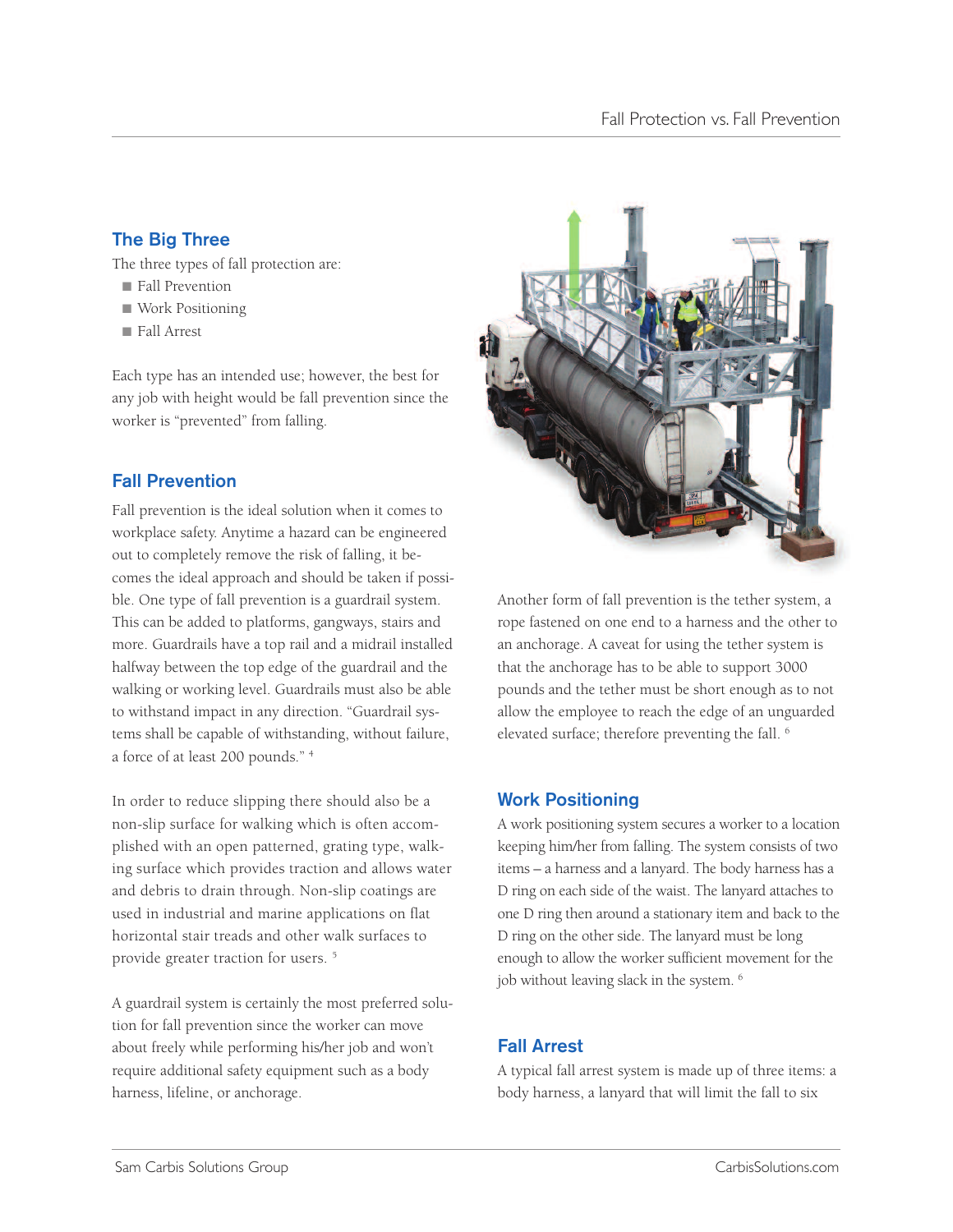feet and an anchorage.

Some lanyards are a fixed length of six feet or less and some are retractable; known as a SRL or self-retracting lifeline. The lanyard can be attached to a fixed nonmovable point or consist of a rope grab attached to a horizontal life line which would be anchored at each end. The three pieces working together must be able to resist the shock load caused by a fall. OSHA and ANSI require anchorages to be strong enough to support at least a 5,000 pounds static load per worker or be engineered to provide a 2 to 1 safety factor.

An important point to note is that the worker should remain in close proximity to the anchorage because the further he/she moves horizontally, the larger arc created in the pendulum swing if a fall occurs. If there's any contact with a stationary object during a fall a serious injury could occur regardless of the fall arrest system's shock absorbing device. <sup>6</sup>

# **Harness Hang**

Further considerations should be taken before using a



fall arrest system. A fall can turn into an emergency situation quickly. When a worker has fallen, they may be unconscious, and there should be a rescue plan to bring the worker to safety quickly. There are a couple of major life-threatening syndromes that can occur after a fall. Harness hang is

one very deadly situation that can occur when the body is held upright without any movement for a period of time. If the worker is strapped into a harness they will eventually faint. If the person faints but remains vertical, oxygen is restricted from the brain and can result in death. <sup>7</sup> Harness hang can begin just a few minutes after the fall with symptoms including: abnormally high blood pressure, rapid pulse, faintness, sweating and breathlessness.

## **Crush Syndrome**

Compression or crush syndrome can have the same effect as having a leg trapped under a rock cutting off the circulation. The person seems fine, yet circulation is not occurring in the trapped leg. Toxins (waste byproducts of the cells) are building up inside the vessels of the trapped leg, below the compression. Once the crushed extremity is released, the trapped toxins suddenly flow into the circulatory system and create a shock on the body. This can also result in death if not treated quickly and properly. Contrary to harness hang, crush syndrome can take an hour or two to occur and gives rescue workers more time to pull together the necessary supplies and safely lower the worker. <sup>8</sup>

Harness hang is a life-threatening situation. A person that has experienced a fall and is suspended must be rescued immediately. Usually, harness hang will kill the worker before compartmental or crush syndrome will. The best treatment for harness hang is to get the